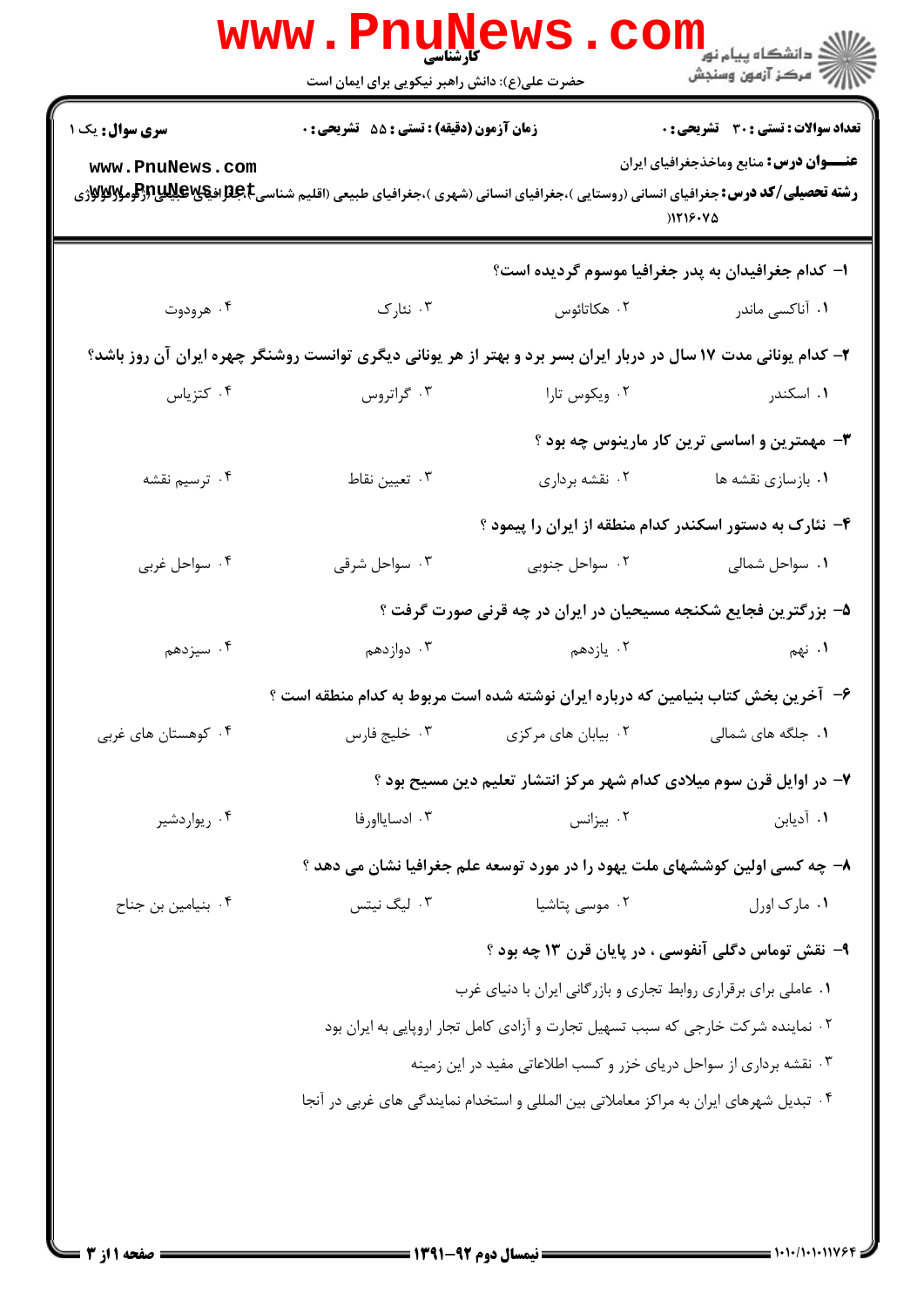|                        | www.Pnul<br><b>کارشناسی</b><br>حضرت علی(ع): دانش راهبر نیکویی برای ایمان است                            | <b>EWS</b><br>, COI   | لاد دانشگاه پيام نور "<br>   > مرکز آزمون وسنڊش                               |
|------------------------|---------------------------------------------------------------------------------------------------------|-----------------------|-------------------------------------------------------------------------------|
| <b>سری سوال : ۱ یک</b> | <b>زمان آزمون (دقیقه) : تستی : 55 تشریحی : 0</b>                                                        |                       | تعداد سوالات : تستى : 30 - تشريحي : 0                                         |
| www.PnuNews.com        |                                                                                                         |                       | <b>عنـــوان درس:</b> منابع وماخذجغرافیای ایران                                |
|                        |                                                                                                         |                       | 1719.40(                                                                      |
|                        |                                                                                                         |                       | ۱۰- برای اولین بار شناسایی آسیا توسط چه کسانی مورد مطالعه و تحقیق قرار گرفت ؟ |
|                        | ۰۲ لیسل و دانویل                                                                                        |                       | ۰۱ ژوهان مونت و اودریش                                                        |
|                        | ۰۴ ایزولو و ارغون                                                                                       |                       | ۰۳ کاسپار و ملشویر                                                            |
|                        |                                                                                                         |                       | 11– اودریش فن پوردنونه ، کدام ناحیه را شهر پادشاهی ((توریز)) نامید ؟          |
| ۰۴ بلخ                 | ۰۳ تبریز                                                                                                | ۰۲ یزد                | ۰۱ اصفهان                                                                     |
|                        |                                                                                                         |                       | <b>۱۲</b> - مقر اسقف اعظم کاتولیک ها در ایران کدام شهر بود ؟                  |
| ۰۴ دهخوارقان           | ۰۳ تبریز                                                                                                | ۰۲ مراغه              | ٠١. سلطانيه                                                                   |
|                        |                                                                                                         |                       | ۱۳- اولین فرد اروپایی که از تهران و ری نام برده چه کسی است ؟                  |
| ۰۴ كلاويجو             | ۰۳ مارکوپولو                                                                                            | ۰۲ هانری سوم          | ۰۱ شیلتبرگر                                                                   |
|                        | ۱۴- تنها نماینده جمهوری ونیز ، پس از مرگ اوزون حسن تا نیمه قرن ۱۶ در ایران چه کسی بود ؟                 |                       |                                                                               |
| ۰۴ کاتارینوزنو         | ۰۳ باربارو                                                                                              | ۰۲ گنتارینی           | ۰۱ الساندري                                                                   |
|                        |                                                                                                         |                       | ۱۵− باربارو در نوشته هایش به تشریح کدام پدیده به طور دقیق اقدام نموده است ؟   |
| ۰۴ کوهستانها           | ۰۳ رودها                                                                                                | ٠٢ قنوات              | ۰۱ جويبارها                                                                   |
|                        | ۱۶– فیگواروآ در توصیف کدام شهر بلندای درختان خرما را بیشتر از ارتفاع برجهای کلیساهای اروپایی می داند ؟  |                       |                                                                               |
| ۰۴ کرمان               | ۰۳ جهرم                                                                                                 | ۰۲ بندرعباس           | ۰۱ لار                                                                        |
|                        | ۱۷– به عقیده فیگواروآ اهرام مصر در مقابل عظمت و شکوه کدام مکان سر تعظیم فرود می آورد ؟                  |                       |                                                                               |
| ۰۴ مسجدجامع اصفهان     | ۰۳ عمارت عالی قاپو                                                                                      | ۰۲ چهل مناره          | ۰۱ قبر کوروش                                                                  |
|                        | ۱۸– در زمان ادواردششم کشور بریتانیا سعی می کرد از طریق کدام کشور با ممالک آسیایی دادوستد برقرار نماید ؟ |                       |                                                                               |
| ۰۴ هندوستان            | ۰۳ ایران                                                                                                | ۰۲ چين                | ۰۱ روسیه                                                                      |
|                        | ۱۹- آخرین کوششهای مجمع تجاری لندن برای برقراری تجارت با ایران مربوط به چه سالهایی است ؟                 |                       |                                                                               |
| $1011 - 1019$ .        | $1091 - 1091.7$                                                                                         | $1011 - 10YY \cdot Y$ | $1099 - 1041.1$                                                               |
|                        |                                                                                                         |                       | ۲۰- محل شکست آخرین پادشاه صفوی از افغانها کدام یک از روستاهای ذیل می باشد؟    |
| ۰۴ خورناق              | ۰۳ انجیر ک                                                                                              | ۰۲ آسپاس              | ۰۱ گل نبات                                                                    |
|                        |                                                                                                         |                       |                                                                               |